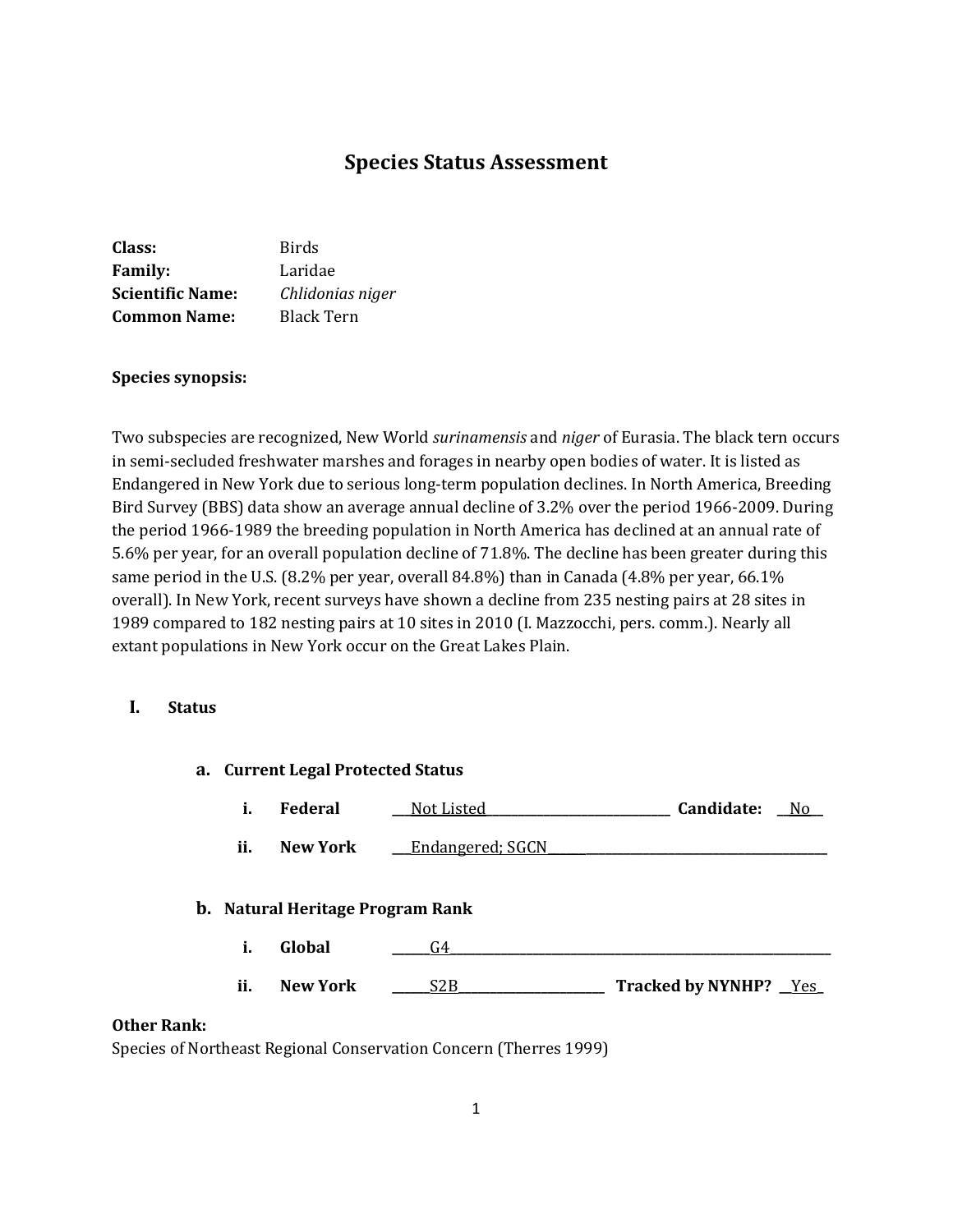# **Status Discussion:**

**b**.

New York is at the southeastern edge of the North American distribution of the black tern. It is a very local breeder with most of the extant populations occurring on the Great Lakes Plain.

# **II. Abundance and Distribution Trends**

# **a. North America**

| i. Abundance                                                                     |  |
|----------------------------------------------------------------------------------|--|
| <u>X</u> declining ____increasing _______stable _____unknown                     |  |
| ii. Distribution:                                                                |  |
| <u>_X</u> _declining ___increasing _____stable ____unknown                       |  |
|                                                                                  |  |
|                                                                                  |  |
| Regional                                                                         |  |
| i. Abundance                                                                     |  |
|                                                                                  |  |
| ii. Distribution:                                                                |  |
| <u>X</u> declining ____increasing ______stable ____unknown                       |  |
| Regional Unit Considered: ________ Northeast ___________________________________ |  |
|                                                                                  |  |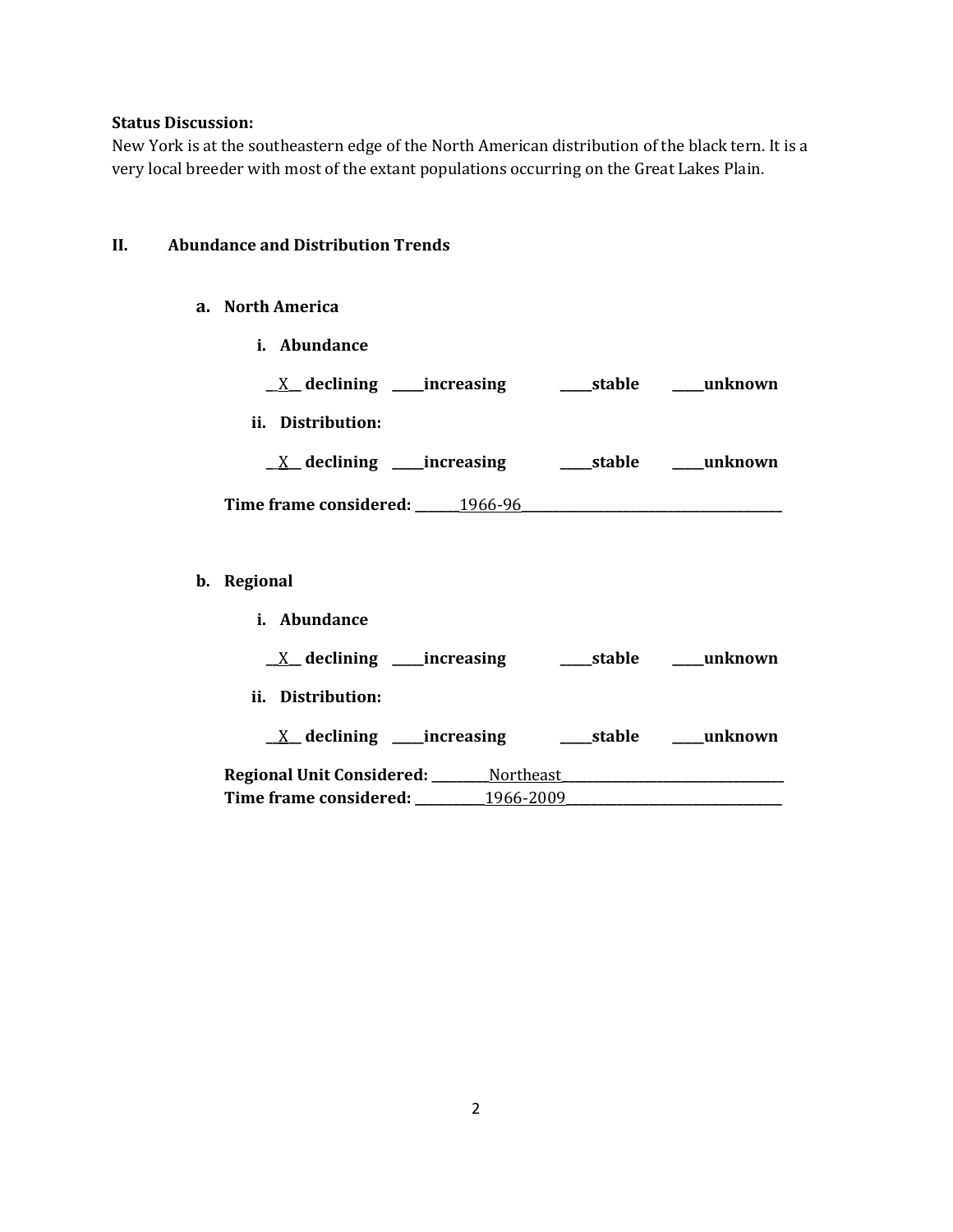**c. Adjacent States and Provinces**

| <b>CONNECTICUT</b>                                                               | Not Present $X$                                                         | No data $\_\_$                                                                   |
|----------------------------------------------------------------------------------|-------------------------------------------------------------------------|----------------------------------------------------------------------------------|
| <b>MASSACHUSETTS</b>                                                             | Not Present $X$                                                         | No data $\_\_\_\_\_\_\_\_\_\_\_\_\_\_\_\_\_\_\_\_\_\_\_\_\_\_\_\_\_\_\_\_\_\_\_$ |
| <b>NEW JERSEY</b>                                                                | Not Present $X$                                                         | No data $\_\_\_\_\_\_\_\_\_\_\_\_\_\_\_\_$                                       |
| <b>ONTARIO</b>                                                                   | Not Present _______                                                     | No data $\_\_$                                                                   |
| i. Abundance                                                                     |                                                                         |                                                                                  |
|                                                                                  |                                                                         |                                                                                  |
| ii. Distribution                                                                 |                                                                         |                                                                                  |
|                                                                                  | <u>X</u> declining ____increasing ______stable ____unknown              |                                                                                  |
|                                                                                  |                                                                         |                                                                                  |
| Listing Status: ______________________Special Concern___________________________ |                                                                         |                                                                                  |
| <b>PENNSYLVANIA</b>                                                              | Not Present ________                                                    | No data <b>waxaa ka mid dhe</b>                                                  |
| i. Abundance                                                                     |                                                                         |                                                                                  |
|                                                                                  |                                                                         |                                                                                  |
|                                                                                  |                                                                         |                                                                                  |
| ii. Distribution:                                                                |                                                                         |                                                                                  |
|                                                                                  |                                                                         |                                                                                  |
| Time frame considered: 1983-89 to 2004-08                                        |                                                                         |                                                                                  |
|                                                                                  |                                                                         |                                                                                  |
|                                                                                  |                                                                         |                                                                                  |
| <b>QUEBEC</b>                                                                    | <b>Not Present</b>                                                      | No data _                                                                        |
| i. Abundance                                                                     |                                                                         |                                                                                  |
|                                                                                  |                                                                         |                                                                                  |
| ii. Distribution:                                                                |                                                                         |                                                                                  |
|                                                                                  | $\underline{X}$ declining ____increasing __________stable ______unknown |                                                                                  |
| Time frame considered: 1984-89 to 2012                                           |                                                                         |                                                                                  |
|                                                                                  |                                                                         |                                                                                  |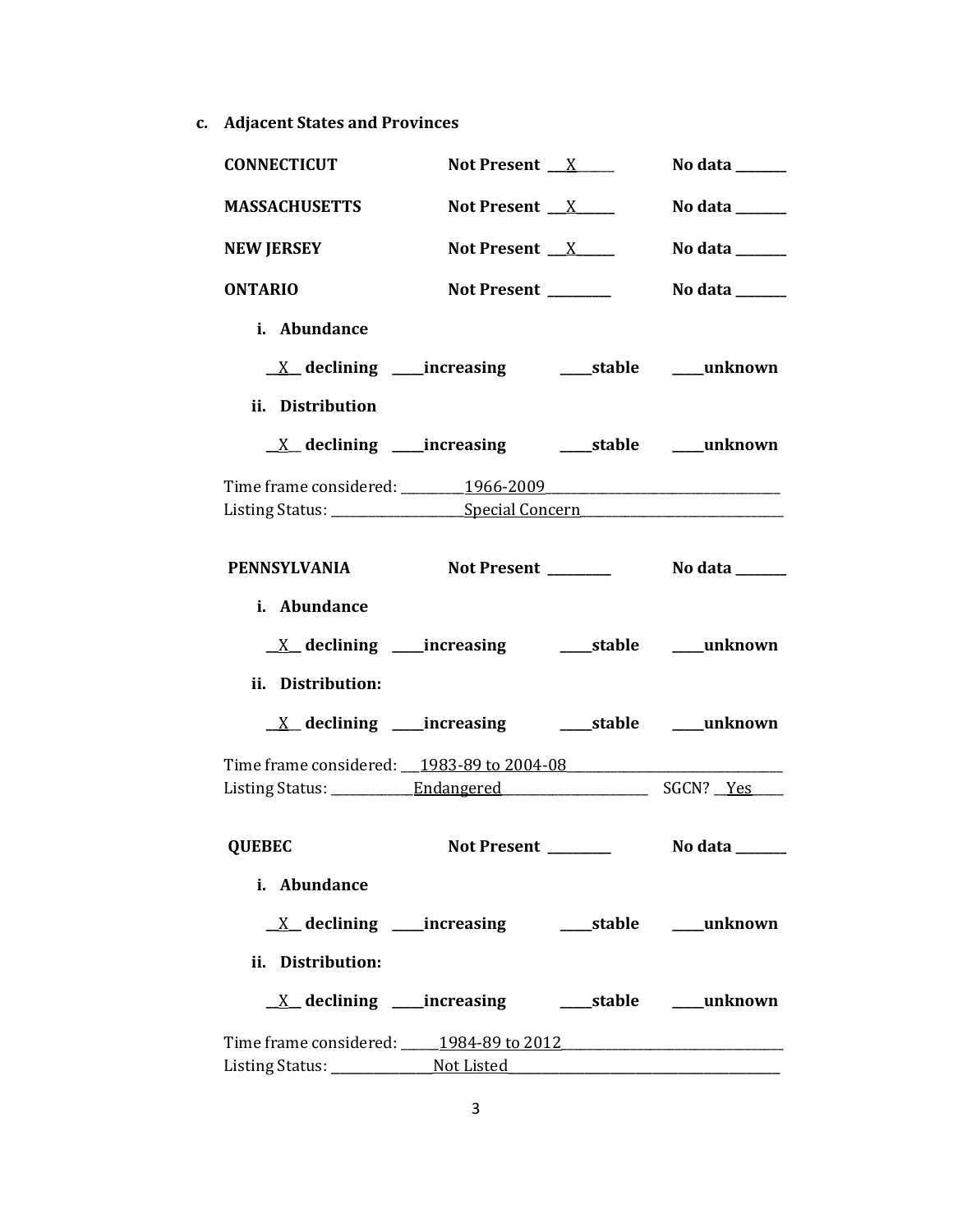| <b>VERMONT</b>                                                            |  |                |
|---------------------------------------------------------------------------|--|----------------|
| <i>i.</i> Abundance<br>ii. Distribution:                                  |  |                |
|                                                                           |  |                |
| Time frame considered: 1976-81 to 2003-07                                 |  |                |
|                                                                           |  |                |
| d. NEW YORK                                                               |  | No data ______ |
| i. Abundance                                                              |  |                |
| $\underline{X}$ declining ____increasing ___________stable _______unknown |  |                |
| ii. Distribution:                                                         |  |                |
| <u>X</u> declining ____increasing ______stable ____unknown                |  |                |
| Time frame considered: 1989 to 2010 (Severe Decline in distribution)      |  |                |

# **Monitoring in New York.**

NYSDEC conducts surveys of current and historic breeding areas every three or four years. The most recent statewide count was just completed in 2014 with results pending. Prior to that, the last statewide count was conducted in 2010. Additionally, a three-year pilot study of the National Marshbird Monitoring Program was conducted from 2009-2011 at selected wetlands across the state. Surveys continued in 2012. In addition, the Marsh Monitoring Program through Bird Studies Canada has long term marsh bird monitoring routes in the Great Lakes Basin part of New York. The black tern is considered a secondary target species in the New York surveys using the National Marshbird Monitoring Protocol, and it would be recorded as a non-focal species by the Marsh Monitoring Program.

#### **Trends Discussion:**

Populations of this tern in North America and Europe have declined markedly, at least since the 1960s. In North America, Breeding Bird Survey (BBS) data show an average annual decline of 3.1% over the period 1966 - 1996, with the steepest declines evident prior to 1980. Novak (1990) estimated 260 pairs at 37 sites in New York in the late 1980s and quotes a source reporting 4 times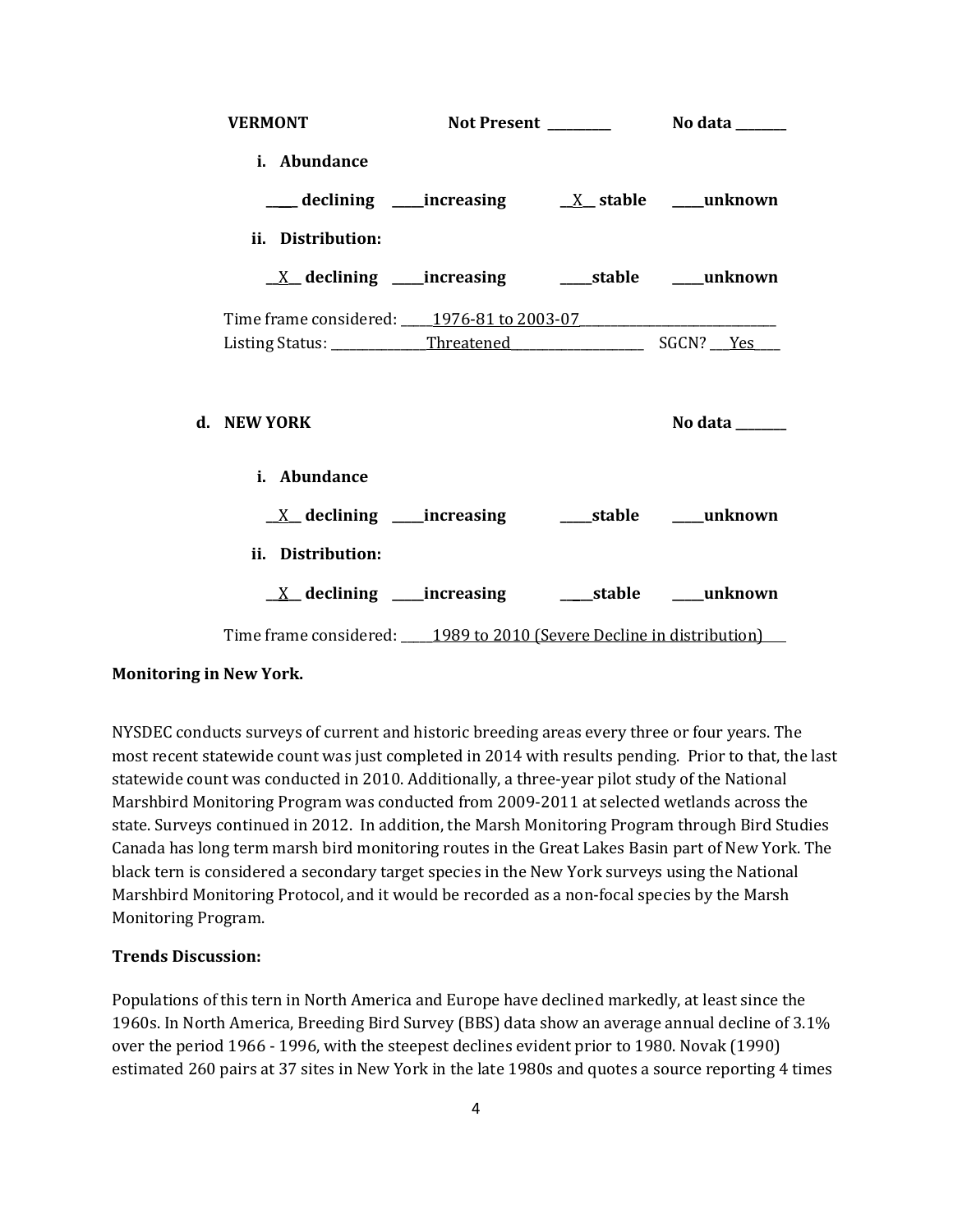that many at a single site in the 1950s. Maximum numbers in fall migration on upper Niagara River were 2,000–5,000 in 1960s, <1,000 in 1970s, and <100 by mid-to late 1980s (Carroll 1988).

The black tern statewide count is conducted every three or four years. In 2010 a total of 182 nesting pairs were documented at 10 of the surveyed sites. This is a 13 percent decrease from the last survey conducted in 2007, which documented 209 breeding pairs at 14 sites. In 2010, 65% of the pairs were located at 3 areas: Perch River WMA, the Iroquois wetland complex (composed of Tonawanda and Oak Orchard WMAs and Iroquois NWR, and the Montezuma wetland complex (composed of Montezuma NWR and Northern Montezuma WMA)—all actively managed wetland complexes. The number of breeding pairs is down by 23% and the number of active sites is down by 64% from when the statewide surveys first began in 1989.

The second Atlas shows a 40% decline, with 73 atlas blocks with birds during the 1980-85 survey and 44 atlas blocks with birds during 2000-05.



**Figure 1**. Distribution of black tern in North America (Birds of North America Online).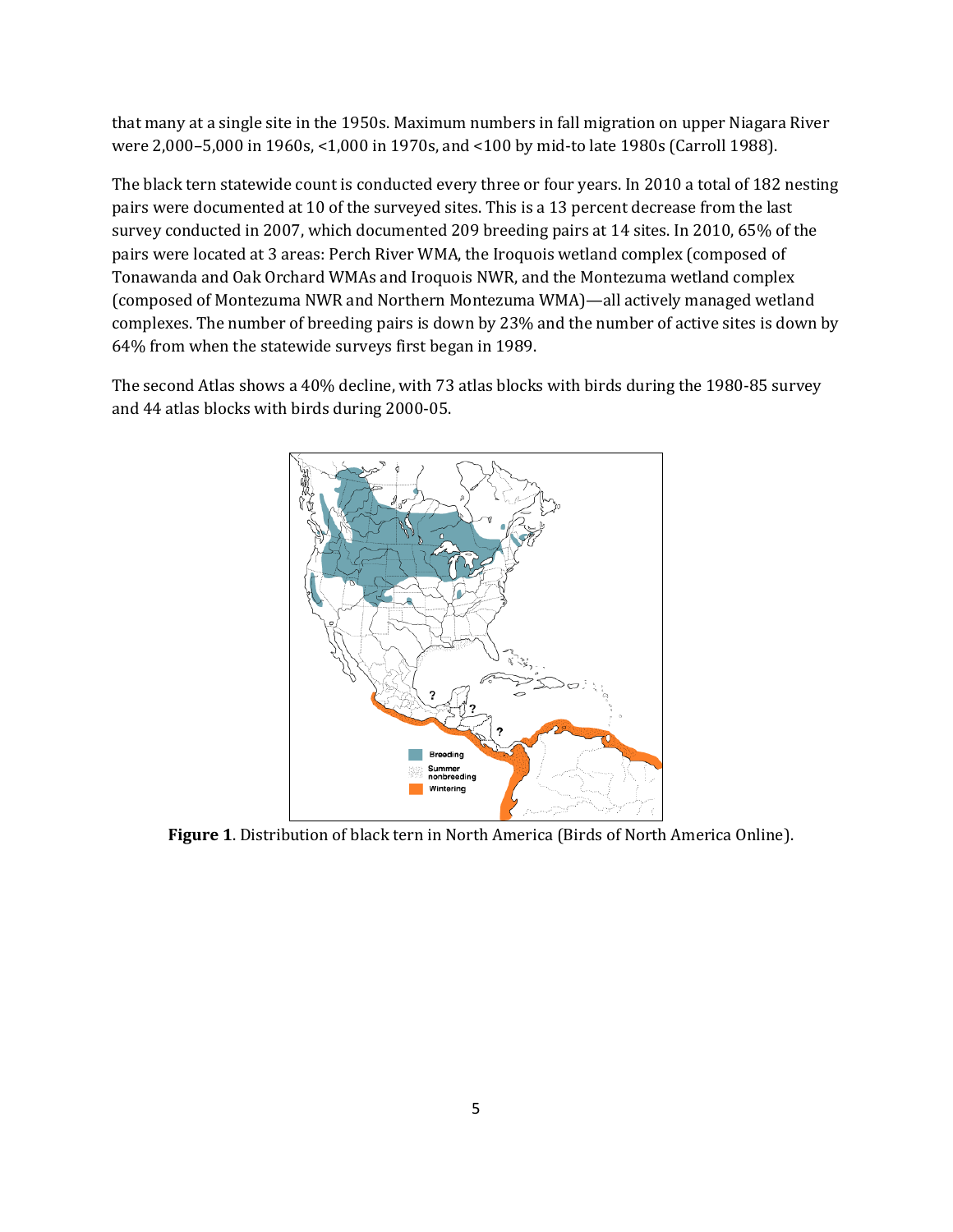

**Figure 2**. Known locations of black tern from the NYS Breeding Bird Atlas (NYSDEC).



**Figure 3**. Conservation status of black tern in North America (NatureServe 2012).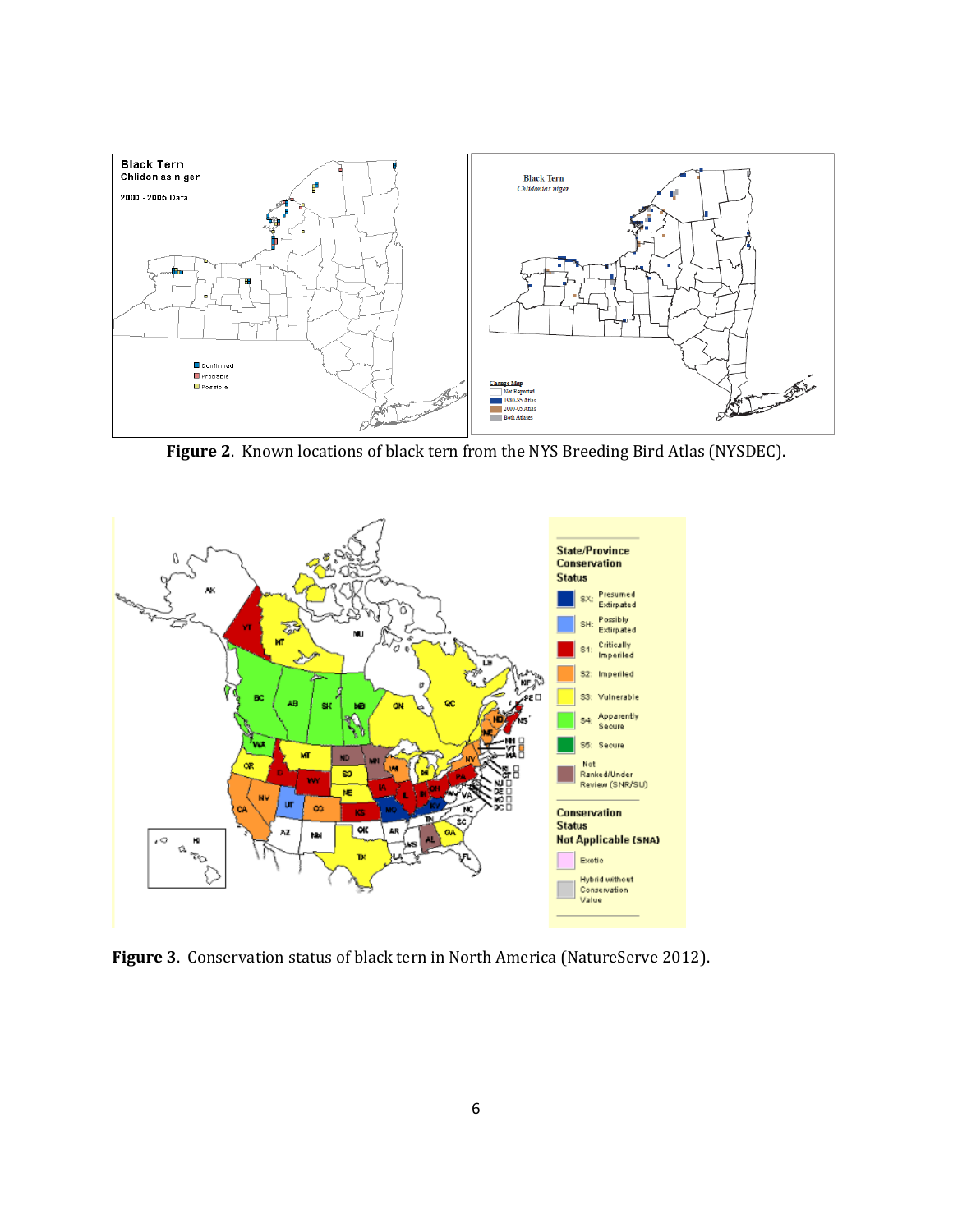### **III. New York Rarity, if known:**

| <b>Historic</b> | # of Animals | # of Locations | % of State |
|-----------------|--------------|----------------|------------|
| prior to 1970   |              |                |            |
| prior to 1980   | $>400$ pairs | 35 sites       |            |
| prior to 1990   |              |                |            |

#### **Details of historic occurrence:**

Carroll (1988) provides a table on all known colonies in New York prior to 1980: Montezuma (Seneca Co.) had 200 pairs in 1960; Eightmile Creek (Oswego Co.) had 100 pairs in 1960s; Lakeview WMA (Jefferson Co.) had 150 in 1903. Perch RiverWMA (Jefferson Co.) had 100 pairs. The remaining 31 colonies with birds had fewer than 100 pairs, most fewer than 50 pairs. A total of 56 sites are listed.

| Current | # of Animals      | # of Locations | % of State |
|---------|-------------------|----------------|------------|
|         | <u> 182 pairs</u> | 10 sites       |            |

# **Details of current occurrence:**

NYSDEC conducts a black tern statewide count every three years. In 2010, 93 historic or current sites were surveyed. Ten of the sites were occupied and a total of 182 nesting pairs were documented (NYSDEC unpublished data). Occupied sites and the numbers of breeding birds at those sites can vary by year.

#### **New York's Contribution to Species North American Range:**

| <b>Distribution</b> (percent of NY where species occurs) |           | <b>Abundance</b> (within NY distribution) |
|----------------------------------------------------------|-----------|-------------------------------------------|
| $\mathsf{X}$                                             | $0 - 5%$  | abundant                                  |
|                                                          | $6 - 10%$ | common                                    |
|                                                          | 11-25%    | fairly common                             |
|                                                          | 26-50%    | uncommon                                  |
|                                                          | >50%      | rare                                      |

### **NY's Contribution to North American range**

 $X$  0-5%

\_\_\_\_ 6-10%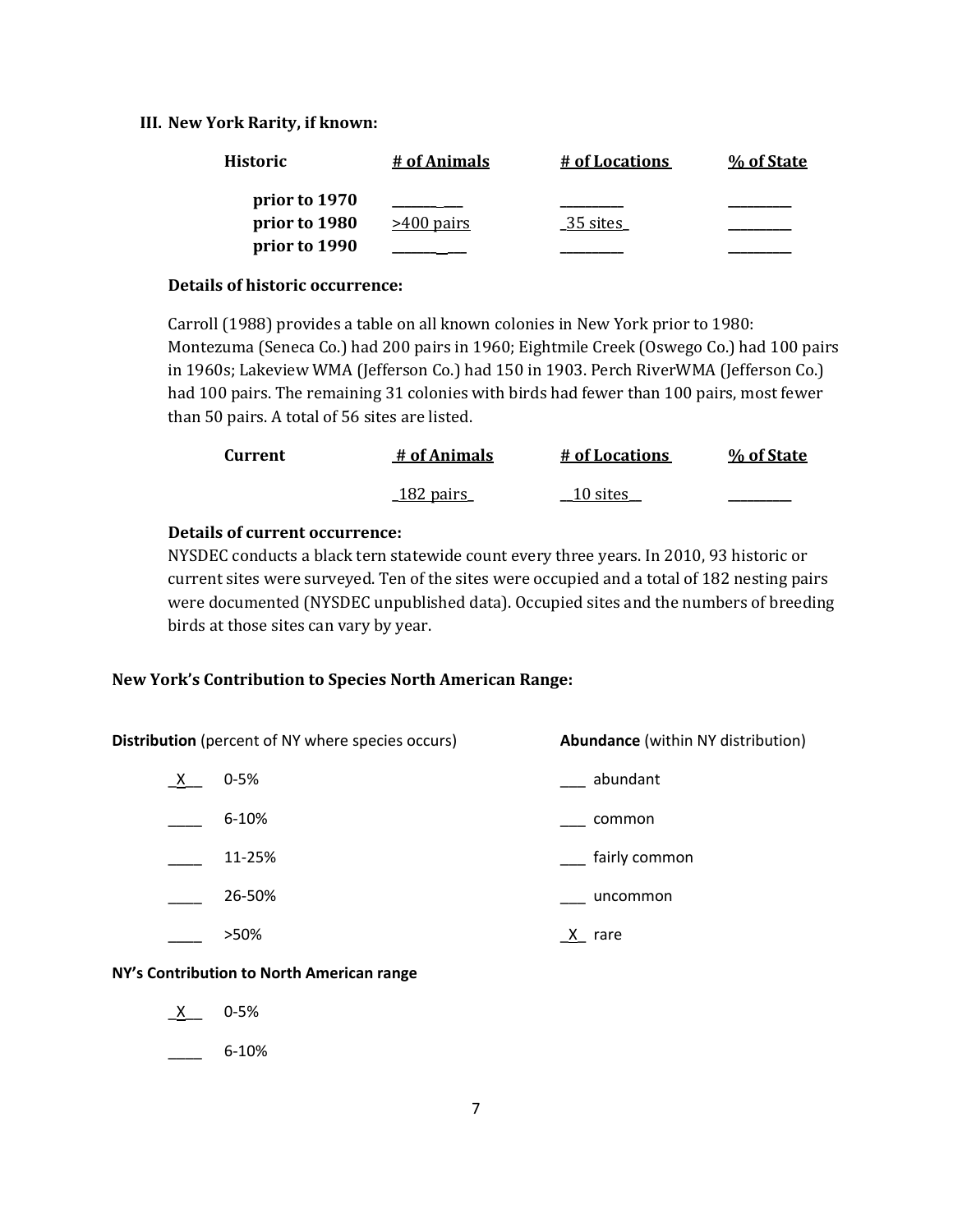\_\_\_\_ 11-25%

\_\_\_\_ 26-50%

\_\_\_\_ >50%

#### **Classification of New York Range**

\_\_\_\_\_ **Core**

\_\_X\_\_\_ **Peripheral**

**\_\_\_\_\_ Disjunct**

**\_\_\_\_\_\_\_\_\_\_\_**

**Distance to core population:**

# **IV. Primary Habitat or Community Type:**

- **1.** Freshwater Marsh
- **2**. Great Lakes Freshwater Estuary Marsh
- **3.** Wet Meadow/Shrub Swamp

#### **Habitat or Community Type Trend in New York:**

| $\underline{X}$ Declining                          | <b>Stable</b> | Increasing | Unknown |  |
|----------------------------------------------------|---------------|------------|---------|--|
| <b>Time frame of decline/increase:</b> Since 1950s |               |            |         |  |
| <b>Habitat Specialist?</b>                         |               | X Yes      | No      |  |
| <b>Indicator Species?</b>                          |               | <b>Yes</b> | No      |  |

#### **Habitat Discussion:**

Black terns breed semi-colonially in semi-secluded freshwater emergent marshes. They forage over nearby bodies of open water. In the Great Lakes region, black terns use both marshes as well as inland and lake shoreline habitat for breeding. Occupied habitats include shallow marshes, open water areas of deeper marshes, wet meadows, natural ponds, lakes and river oxbows, reedbordered sloughs, shallow river impoundments, edges of streams, and swampy grasslands. Habitat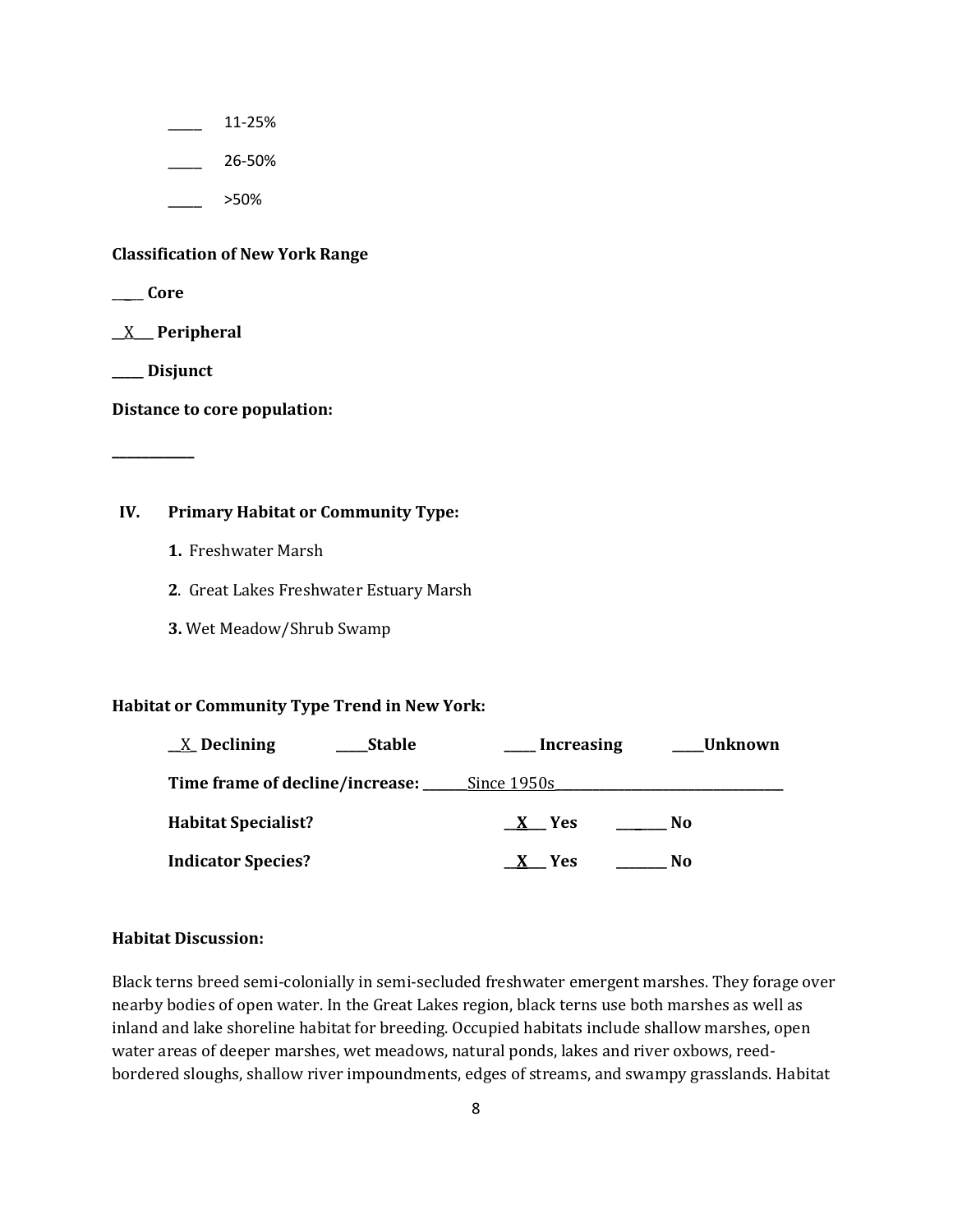requirements seem strict, as black terns will colonize and abandon marshes as water level changes and vegetation makeup changes. Because the black tern is sensitive to water level fluctuations, it has been adopted as a performance indicator species by the International Joint Commission Lake Ontario - St. Lawrence River Study (www.losl.org).

The black tern is an area-dependent species and in addition to marsh size, proximity to other wetlands is a critical factor in habitat selection (NYNHP 2011). Terns favor marshes > 20 ha, but they will nest in marshes ranging from 5-11 ha, though only if they are part of a larger wetland complex (Brown and Dinsmore 1984, Novak 1992).

# **V. New York Species Demographics and Life History**

**\_\_**X\_\_ **Breeder in New York**

**\_\_**X**\_\_ Summer Resident**

**\_\_\_\_\_ Winter Resident**

**\_\_\_\_\_ Anadromous**

**\_\_\_\_\_ Non-breeder in New York**

**\_\_\_\_\_ Summer Resident**

**\_\_\_\_\_ Winter Resident**

**\_\_\_\_\_ Catadromous**

**\_\_\_\_\_ Migratory only**

**\_\_\_\_\_Unknown**

#### **Species Demographics and Life History Discussion:**

Black tern do not breed before their second summer when some (but not all) first attain black plumage. Some may delay breeding beyond age two or skip an occasional year of breeding. Nesting success (at least one egg hatch) has been reported to range from 35.7% to 55.8% at one of the nesting sites (Mazzocchi and Muller 2000). Black terns are considered to be single-brooded but will re-nest if the nest fails (Mazzocchi and Muller 1993). Estimates of fledging success varied widely for 19 sites in New York, from 4% to 38%, with an overall average of 20% (Novak 1990). Losses of nests or eggs are due to bad weather, effects of winds and waves, changing water levels, or predation. Low fidelity to nest area (Bailey 1977, Dunn 1979, Stern 1987) is probably related to ephemeral suitability of habitat year to year owing to changes in water level, vegetation density,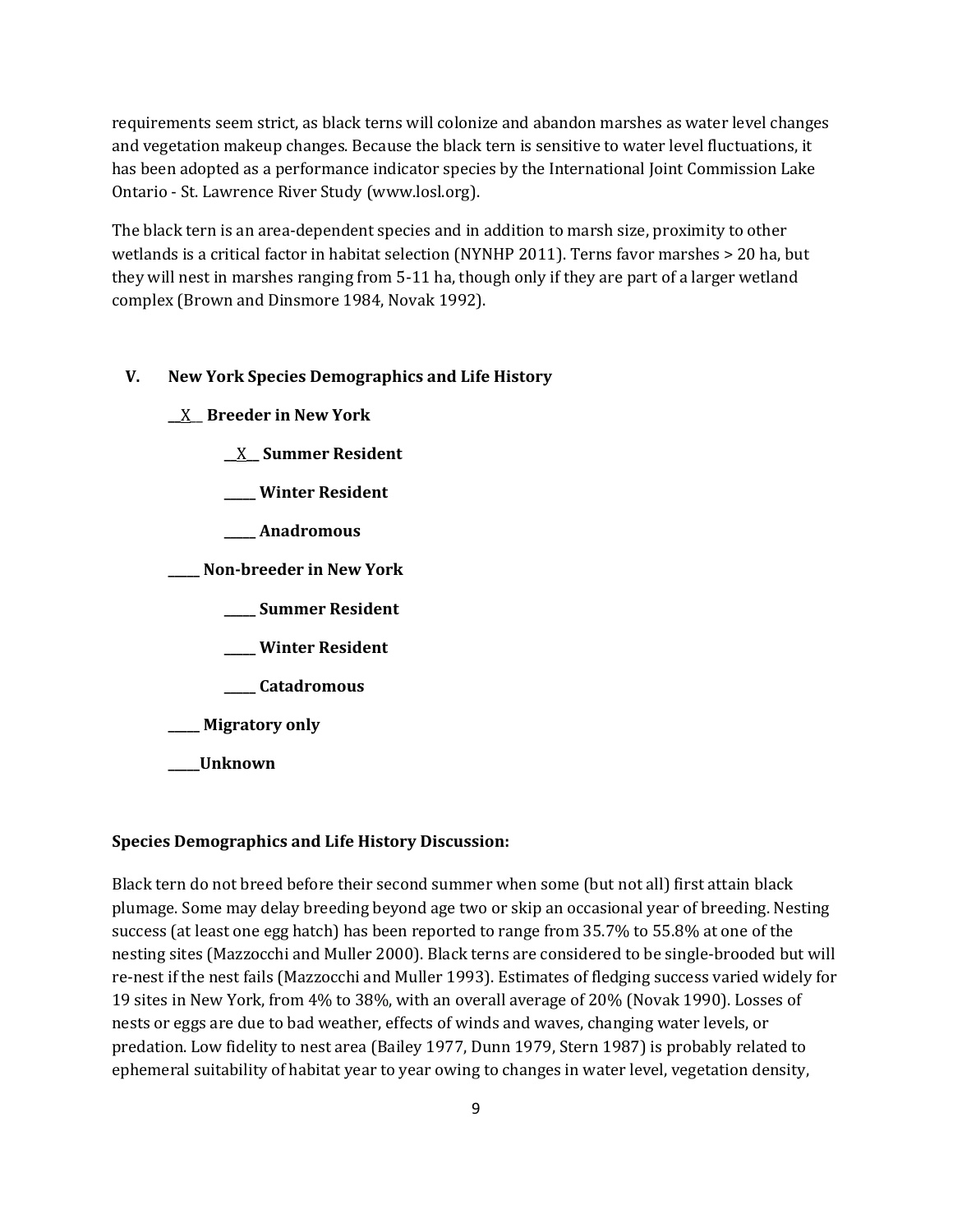and availability of nest substrates. Chapman-Mosher (1987) reported the loss of 8.6% of nests to predation. The great blue heron (*Ardea herodias*) and northern harrier (*Circus cyaneus*) have been observed taking terns (Chapman and Forbes 1984, Maxson 1989)

# **VI. Threats:**

Since settlement by Europeans, estimated 54% of wetlands have been lost from coterminous U.S. (Tiner 1984), including 1.9 million ha of shallow wetlands between mid-1950s and mid-1970s. Successional processes, changes in water levels, invasion by exotic wetland plants (i.e., purple loosestrife), the acidification of lakes (which decreases available prey), and degradation of water quality have the potential to render wetlands unsuitable for black tern nesting. In addition to direct loss of habitat due to wetland destruction, one of the indirect effects of wetland loss is that larger rivers experience more pronounced and frequent flooding causing riverine marshes to become unreliable nesting sites.

Several of the historic breeding locations in wetlands along the Lake Ontario shoreline have been lost likely due to habitat degradation (perhaps due to water level management of Lake Ontario). Many of these wetlands are now dominated by thick cattail stands which lack the interspersion with open water and the habitat diversity that is important to black tern nesting.

PCBs, DDE, hexachlorobenzene, and octachlorostyrene (an industrial pollutant) were found in eggs and a chick collected from a site on Lake Ontario in western New York and has been linked to lower reproductive success and developmental problems in other tern species (Firstencel 1987).

Human activities such as swimming, fishing, or boating may disturb nesting colonies and prevent adults from incubating eggs or feeding offspring.

Predation is a significant cause of nest failure and larger colonies suffer higher rates of predation. In one study at least 48% and possibly as much as 85% of all nest failures were attributed to predation (Shealer 2002).

In the 2010 statewide count, 65% of the pairs were located in only three areas: Perch River WMA, Iroquois wetland complex, and Montezuma wetland complex, making the statewide population more vulnerable and susceptible to disease.

Black tern was classified as "presumably stable" in regard to predicted climate change in an assessment of vulnerability conducted by the New York Natural Heritage Program (Schlesinger et al. 2011).

Wading birds tend to be susceptible to many diseases such as avian cholera, botulism, lice and mites, but little is known about the effects of disease and parasites on reproduction (NatureServe 2013).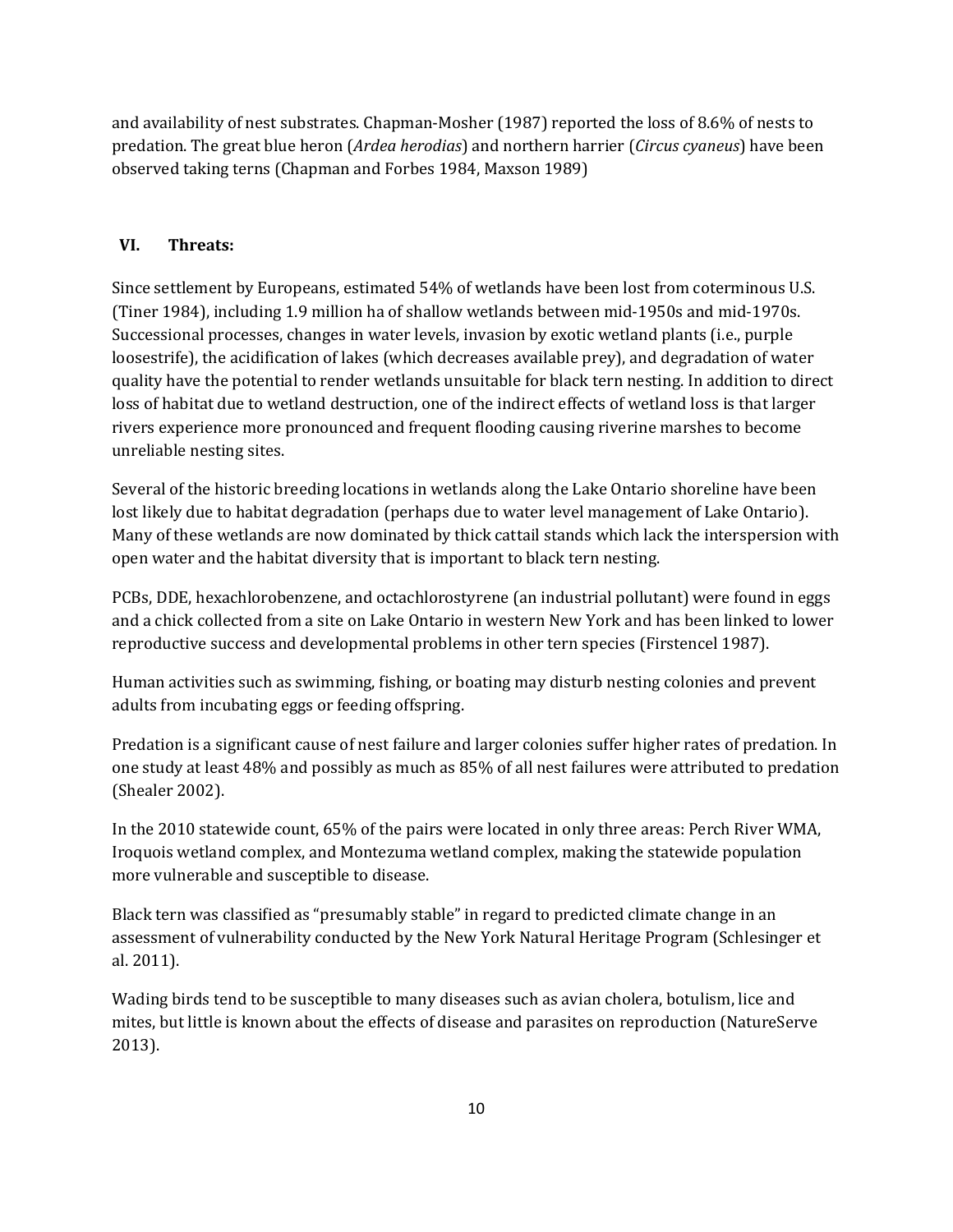# **Are there regulatory mechanisms that protect the species or its habitat in New York?**

**\_\_\_\_\_\_ No \_\_\_\_\_ Unknown**

**\_\_X\_\_\_ Yes** 

The black tern is listed as an endangered species in New York and is protected by Environmental Conservation Law (ECL) section 11-0535 and the New York Code of Rules and Regulations (6 NYCRR Part 182). A permit is required for any proposed project that may result in a take of a species listed as Threatened or Endangered, including, but not limited to, actions that may kill or harm individual animals or result in the adverse modification, degradation or destruction of habitat occupied by the listed species.

The Migratory Bird Treaty Act protects birds, but their freshwater marsh habitat it not completely protected. Article 24—the NYS Freshwater Wetlands Act—and Section 404 of the Clean Water Act are not adequate to prevent all wetland habitat losses since black terns use small wetlands. However, the Army Corps of Engineers may regulate smaller wetlands. In addition, many of the areas where black terns still nest in New York, including the three areas where 65% of the breeding pairs were most recently documented, are on public land managed for wildlife habitat.

# **Describe knowledge of management/conservation actions that are needed for recovery/conservation, or to eliminate, minimize, or compensate for the identified threats:**

Protection of appropriately-sized wetlands. Regulating water levels where feasible on statelands to enhance breeding habitat. Continued monitoring of the New York population is important as it helps inform water level management activities at some state Wildlife Management Areas. A water level management plan for Lake Ontario and habitat restoration projects that would improve the health and diversity of Lake Ontario wetlands may benefit black tern populations.

Conservation actions following IUCN taxonomy are categorized in the table.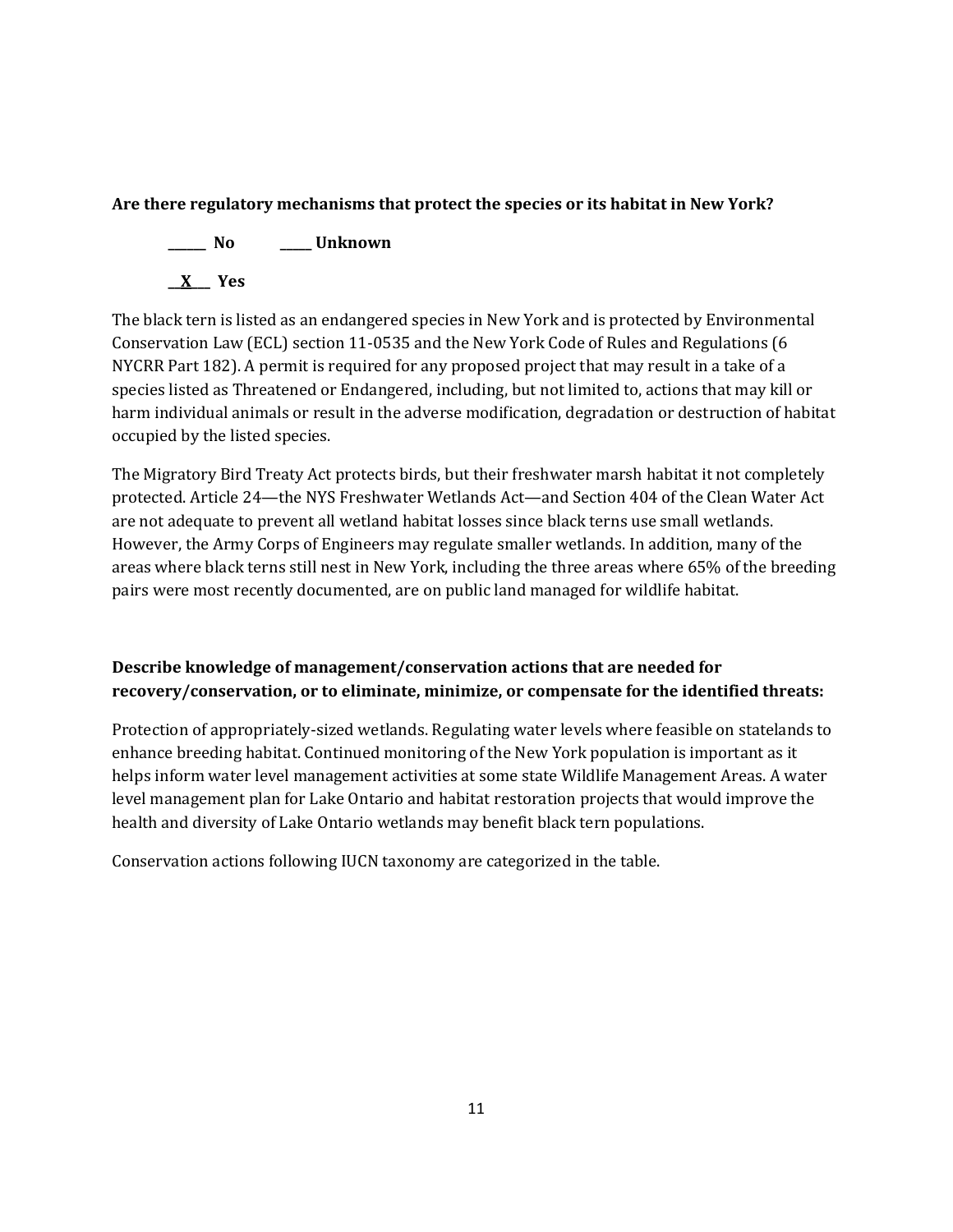| <b>Conservation Actions</b>                                   |                                       |  |
|---------------------------------------------------------------|---------------------------------------|--|
| <b>Action Category</b>                                        | Action                                |  |
| <b>Education and Awareness</b>                                | <b>Awareness &amp; Communications</b> |  |
| <b>Education and Awareness</b>                                | Training                              |  |
| Land/Water Protection                                         | Site/Area Protection                  |  |
| Land/Water Protection                                         | Resource/Habitat Protection           |  |
| Land/Water Management                                         | Site/Area Management                  |  |
| Invasive/Problematic Species Control<br>Land/Water Management |                                       |  |
| Land/Water Management                                         | Habitat & Natural Process Restoration |  |

The Comprehensive Wildlife Conservation Strategy (NYSDEC 2005) includes recommendations for the following actions for freshwater marshbirds, and for black tern in particular.

#### **Curriculum development:**

Utilize education as a tool for reducing wetland loss and the possible detrimental effects of human disturbance.

#### **Fact sheet:**

Promote the establishment of buffer areas around agricultural fields and developments.

# **Habitat management:**

- Restore wetland habitat and improve water level control.
- Evaluate the extent to which management actions can reduce nest and chick losses via predator management and water level regulation.
- \_\_\_\_ Promote the use of Farm Bill and Landowner Incentive program funds to manage and restore appropriate habitat.
- Adapt wetland management practices throughout the range of these species so they can simultaneously benefit waterfowl, marsh birds, and other water birds.
- For endangered, threatened or rapidly declining marsh bird species/populations, protect all sites currently in use, and all historic sites of suitable habitat.

### **Habitat monitoring:**

- \_\_\_\_ Identify and prepare a catalog of key migratory staging, molting areas, and wintering grounds.
- Prepare a catalog, where possible, of breeding sites, identifying and mapping sites at a course scale to select those worthy of monitoring.

Investigate diet and nutrition in relation to breeding habitat quality and prey populations. **Habitat research:** 

- Evaluate habitats by a variety of techniques at multiple scales to better understand the micro- and macro- habitat features important to nest site selection.
- Conduct controlled experiments to see which management actions are effective locally in producing habitat suitable for marsh birds.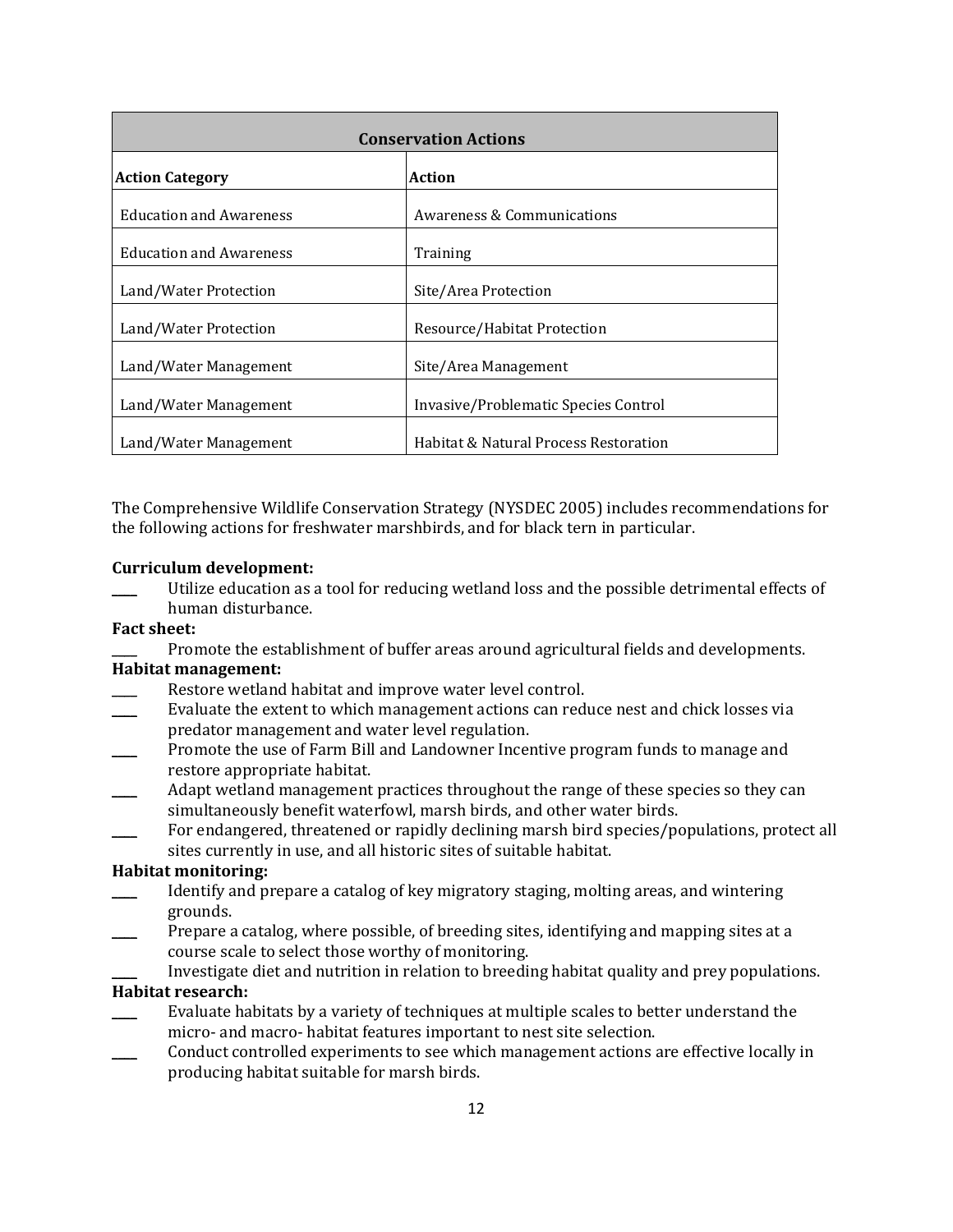Further evaluate the effectiveness of artificial nest platforms for increasing nest success or densities of black tern, emphasizing placement of platforms where nest substrates appear to be limiting or where terns may be encouraged to nest in areas of low disturbance.

# **Invasive species control:**

- Identify invasive species which have the potential to negatively impact marsh birds and quantify impact.
- Reduce the spread and colonization of new sites by invasive exotic species.
- Where feasible, control invasive species, which are known to have detrimental effects on marsh birds, to reduce negative impact (i.e. promote the implementation of biological controls to combat purple loosestrife).

# **Life history research:**

- \_\_\_\_ Conduct demographic studies at selected sites across the species' breeding range to identify "source" and "sink" populations, thus the regions most important for maintaining a breeding population.
- \_\_\_\_ Conduct studies of habitat use, prey availability, and diet at migratory staging and molting areas and wintering grounds to assess possible threats and limiting factors.
- \_\_\_\_ Investigate aspects of behavioral ecology, such as mate selection, mate fidelity, spacing behavior, coloniality, dispersal, and post-fledging parental care.
- \_\_\_\_ Periodically monitor the levels of contaminants in marsh birds and their eggs to assess trends and determine effects on eggshell thinning, behavioral modification, chick development, nesting success, and juvenile survival.

# **Modify regulation:**

\_\_\_\_ Concurrently with management actions, efforts should be pursued vigorously to protect the quality and quantity of available wetland habitat and minimize wetland loss.

# **New legislation:**

- Develop and implement a noxious weed law to control the introduction and distribution of invasive exotic species.
- Support IJC legislation that encourages Lake Ontario water levels to fluctuate more then in recent history.

# **New regulation:**

Maintain water quality in nesting marshes and discourage use of pesticides on public lands to prevent reduction of insect populations and contamination of wetlands.

# **Population monitoring:**

- Refine monitoring techniques to better detect population trends and determine the cause of these changes.
- \_\_\_\_ Initiate baseline population surveys to determine abundance and distribution and periodically resurvey to detect trends
- \_\_\_\_ Study metapopulation dynamics and demography, focusing on such parameters as survival, age at first breeding, recruitment, dispersal, and the factors that affect them, using colorbanded or radio-tagged birds. (Have tried this- color bands you can't see and radios too small to detect unless on top of them. Irene Mazzocchi)

# **Regional management plan:**

\_\_\_\_ Collaborate with existing planning initiative such as the North American Waterbird Plan, Bird Conservation Regional Plans and other regional efforts.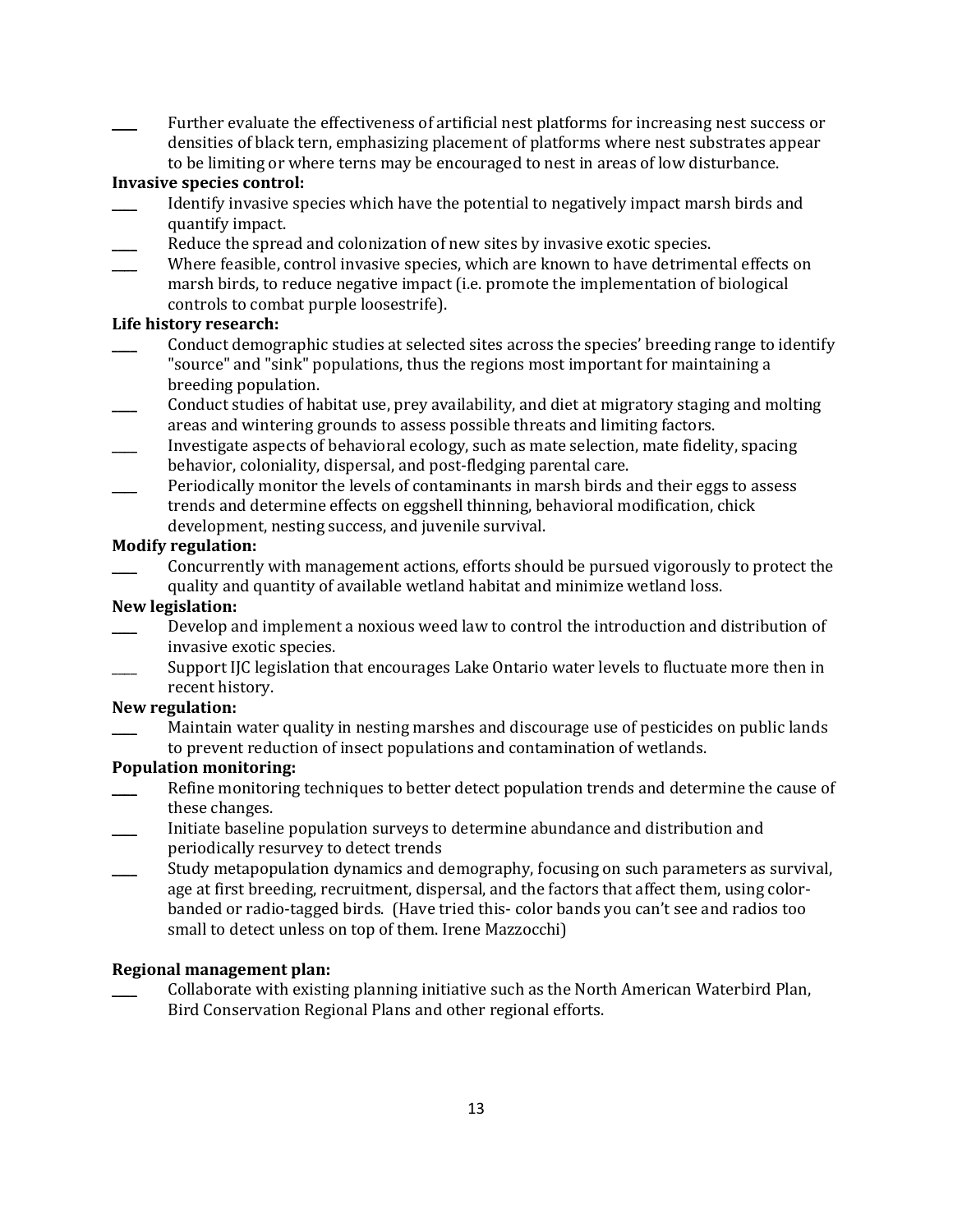# **VII. References**

Bailey, P. F. 1977. The breeding biology of the Black Tern. Master's Thesis. Univ. of Wisconsin, Oshkosh.

Brown, M., and J. J. Dinsmore. 1986. Implications of marsh size and isolation for marsh bird management. J. Wildl. Manage. 50:392-397.

Carroll, J. R. 1988. Status and breeding ecology of the Black Tern (*Chlidonias niger*) in New York. Unpubl. rep. NY State Dep. Environ. Conservation, Delmar.

Chapman, B. A., and L. S. Forbes. 1984. Observations on detrimental effects of great blue herons on breeding black terns. J. Field Ornithol. 55:251-252.

Chapman-Moser, B. 1987. Factors influencing reproductive success and nesting strategies in black terns. Ph.D. thesis, Simon Fraser Univ., British Columbia.

Dunn, E. H. 1979. Nesting biology and development of young in Ontario Black Terns. Can. Field-Nat. 93:276-281.

Firstencel, H. 1987. The black tern (*Chlidonias niger* Linn.): breeding ecology in upstate New York and results of pesticide residue analysis. M.S. thesis, State Univ. of New York, Rockport. 63 pp.

Heath, Shane R., Erica H. Dunn and David J. Agro. 2009. Black Tern (*Chlidonias niger*), The Birds of North America Online (A. Poole, Ed.). Ithaca: Cornell Lab of Ornithology; Retrieved from the Birds of North America Online: http://bna.birds.cornell.edu/bna/species/147

Kushlan, J. A., M. J. Steinkamp, K. C. Parsons, J. Capp, and others. 2002. Waterbird conservation for the Americas: the North American Waterbird Conservation Plan (version 1). Waterbird Conservation for the Americas, Washington, D. C.

Maxson, G. A. D. 1989. Marsh hawk predation on black tern and pectoral sandpiper. Prairie Naturalist 10:25-26.

Mazzocchi, I.M. and S.L. Muller 1993. Black Tern (*Chlidonias niger)* Survey in New York State 1992. Unpubl. rep., NY State Dep. Environ. Conservation, Div. Fish and Wildl. Watertown, NY.

Mazzocchi, I.M. and S.L. Muller 2000. Black Tern (*Chlidonias niger)* Survey in New York State 1998. Unpubl. rep., NY State Dep. Environ. Conservation, Div. Fish and Wildl. Watertown, NY.

NatureServe. 2013. NatureServe explorer: an online encyclopedia of life [web application]. Version 7.1. NatureServe, Arlington, Virginia. Available: http://www.natureserve.org/explorer. (Accessed: June 27, 2013).